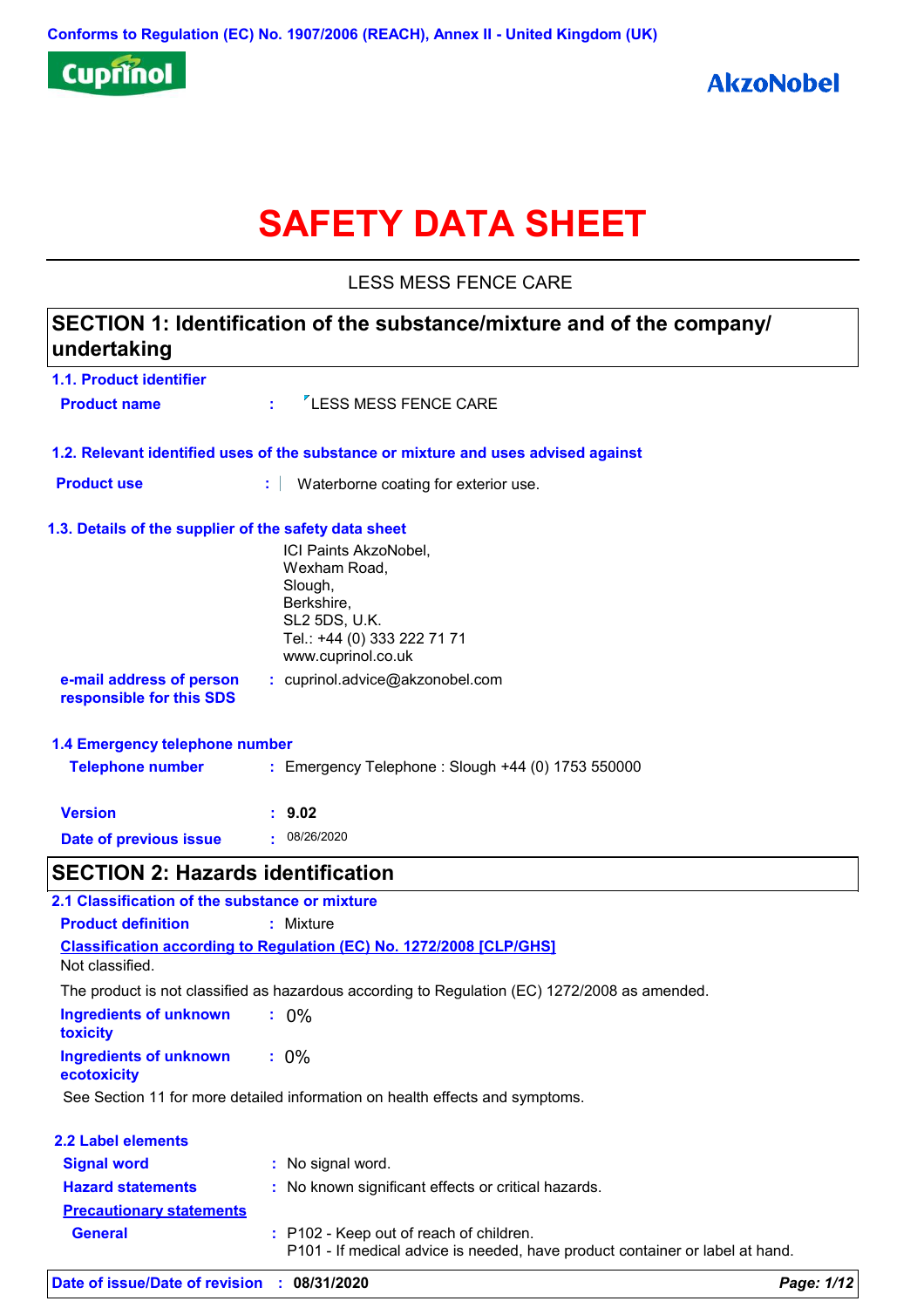## **SECTION 2: Hazards identification**

| <b>Prevention</b>                                                                                                                                               | : P262 - Do not get in eyes, on skin, or on clothing.                                                                        |
|-----------------------------------------------------------------------------------------------------------------------------------------------------------------|------------------------------------------------------------------------------------------------------------------------------|
| <b>Response</b>                                                                                                                                                 | : P312 - Call a POISON CENTER or doctor/physician if you feel unwell.                                                        |
| <b>Storage</b>                                                                                                                                                  | : Not applicable.                                                                                                            |
| <b>Disposal</b>                                                                                                                                                 | : P501 - Dispose of contents and container in accordance with all local, regional,<br>national or international regulations. |
| <b>Supplemental label</b><br>elements                                                                                                                           | : Contains C(M)IT/MIT(3:1). May produce an allergic reaction.                                                                |
| <b>Annex XVII - Restrictions</b><br>on the manufacture,<br>placing on the market and<br>use of certain dangerous<br>substances, mixtures and<br><b>articles</b> | : Not applicable.                                                                                                            |
| <b>Special packaging requirements</b>                                                                                                                           |                                                                                                                              |
| <b>Containers to be fitted</b><br>with child-resistant<br>fastenings                                                                                            | : Not applicable.                                                                                                            |
| <b>Tactile warning of danger : Not applicable.</b>                                                                                                              |                                                                                                                              |
| 2.3 Other hazards                                                                                                                                               |                                                                                                                              |

**Other hazards which do : not result in classification** : None known.

## **SECTION 3: Composition/information on ingredients**

| <b>3.2 Mixtures</b>            | Mixture                                                                             |         |                                                                                                                                                                                                                                                                                       |             |
|--------------------------------|-------------------------------------------------------------------------------------|---------|---------------------------------------------------------------------------------------------------------------------------------------------------------------------------------------------------------------------------------------------------------------------------------------|-------------|
| <b>Product/ingredient name</b> | <b>Identifiers</b>                                                                  | %       | <b>Regulation (EC) No.</b><br>1272/2008 [CLP]                                                                                                                                                                                                                                         | <b>Type</b> |
| $C(M)$ IT/MIT $(3:1)$          | <b>IREACH #:</b><br>101-2120764691-48<br>ICAS: 55965-84-9<br>Index:<br>613-167-00-5 | <0.0015 | Acute Tox. 3, H301<br>Acute Tox. 2, H310<br>Acute Tox. 2. H330<br>Skin Corr. 1C, H314<br>Eye Dam. 1, H318<br>Skin Sens. 1A, H317<br>Aquatic Acute 1, H400 (M=100)<br>Aquatic Chronic 1, H410 (M=100)<br>See Section 16 for<br>the full text of the H<br>statements declared<br>above. | $[1]$       |

There are no additional ingredients present which, within the current knowledge of the supplier and in the concentrations applicable, are classified as hazardous to health or the environment, are PBTs, vPvBs or Substances of equivalent concern, or have been assigned a workplace exposure limit and hence require reporting in this section.

**Type** 

- [1] Substance classified with a health or environmental hazard
- [2] Substance with a workplace exposure limit
- [3] Substance meets the criteria for PBT according to Regulation (EC) No. 1907/2006, Annex XIII
- [4] Substance meets the criteria for vPvB according to Regulation (EC) No. 1907/2006, Annex XIII
- [5] Substance of equivalent concern
- [6] Additional disclosure due to company policy

Occupational exposure limits, if available, are listed in Section 8.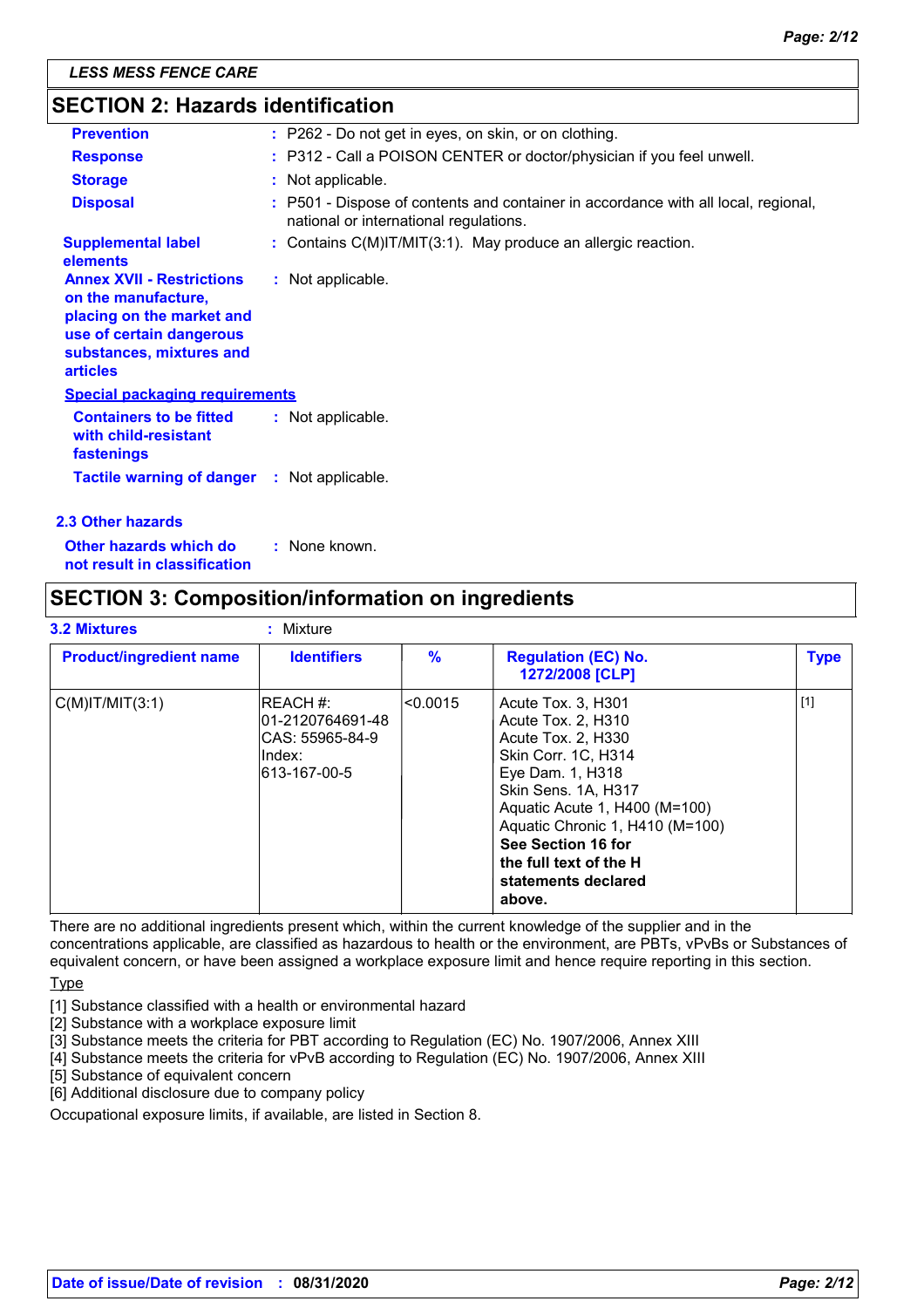## **SECTION 4: First aid measures**

| <b>4.1 Description of first aid measures</b> |                                                                                                                                                                                                             |
|----------------------------------------------|-------------------------------------------------------------------------------------------------------------------------------------------------------------------------------------------------------------|
| <b>General</b>                               | : In all cases of doubt, or when symptoms persist, seek medical attention. Never give<br>anything by mouth to an unconscious person. If unconscious, place in recovery<br>position and seek medical advice. |
| <b>Eye contact</b>                           | : Remove contact lenses, irrigate copiously with clean, fresh water, holding the<br>eyelids apart for at least 10 minutes and seek immediate medical advice.                                                |
| <b>Inhalation</b>                            | : Remove to fresh air. Keep person warm and at rest. If not breathing, if breathing is<br>irregular or if respiratory arrest occurs, provide artificial respiration or oxygen by<br>trained personnel.      |
| <b>Skin contact</b>                          | : Remove contaminated clothing and shoes. Wash skin thoroughly with soap and<br>water or use recognised skin cleanser. Do NOT use solvents or thinners.                                                     |
| <b>Ingestion</b>                             | : If swallowed, seek medical advice immediately and show the container or label.<br>Keep person warm and at rest. Do NOT induce vomiting.                                                                   |
| <b>Protection of first-aiders</b>            | : No action shall be taken involving any personal risk or without suitable training.                                                                                                                        |

#### **4.2 Most important symptoms and effects, both acute and delayed**

There are no data available on the mixture itself. The product is not classified as hazardous according to Regulation (EC) 1272/2008 as amended.

Repeated or prolonged contact with the mixture may cause removal of natural fat from the skin, resulting in nonallergic contact dermatitis and absorption through the skin.

If splashed in the eyes, the liquid may cause irritation and reversible damage.

This takes into account, where known, delayed and immediate effects and also chronic effects of components from short-term and long-term exposure by oral, inhalation and dermal routes of exposure and eye contact.

Contains C(M)IT/MIT(3:1). May produce an allergic reaction.

#### **4.3 Indication of any immediate medical attention and special treatment needed**

| <b>Notes to physician</b>  | : Treat symptomatically. Contact poison treatment specialist immediately if large |
|----------------------------|-----------------------------------------------------------------------------------|
|                            | quantities have been ingested or inhaled.                                         |
| <b>Specific treatments</b> | No specific treatment.                                                            |

See toxicological information (Section 11)

## **SECTION 5: Firefighting measures**

| 5.1 Extinguishing media                                  |                                                                                                                              |
|----------------------------------------------------------|------------------------------------------------------------------------------------------------------------------------------|
| <b>Suitable extinguishing</b><br>media                   | : Recommended: alcohol-resistant foam, $CO2$ , powders, water spray.                                                         |
| <b>Unsuitable extinguishing</b><br>media                 | : Do not use water jet.                                                                                                      |
|                                                          | 5.2 Special hazards arising from the substance or mixture                                                                    |
| <b>Hazards from the</b><br>substance or mixture          | : Fire will produce dense black smoke. Exposure to decomposition products may<br>cause a health hazard.                      |
| <b>Hazardous combustion</b><br>products                  | : Decomposition products may include the following materials: carbon monoxide,<br>carbon dioxide, smoke, oxides of nitrogen. |
| <b>5.3 Advice for firefighters</b>                       |                                                                                                                              |
| <b>Special protective actions</b><br>for fire-fighters   | : Cool closed containers exposed to fire with water. Do not release runoff from fire to<br>drains or watercourses.           |
| <b>Special protective</b><br>equipment for fire-fighters | : Appropriate breathing apparatus may be required.                                                                           |
|                                                          |                                                                                                                              |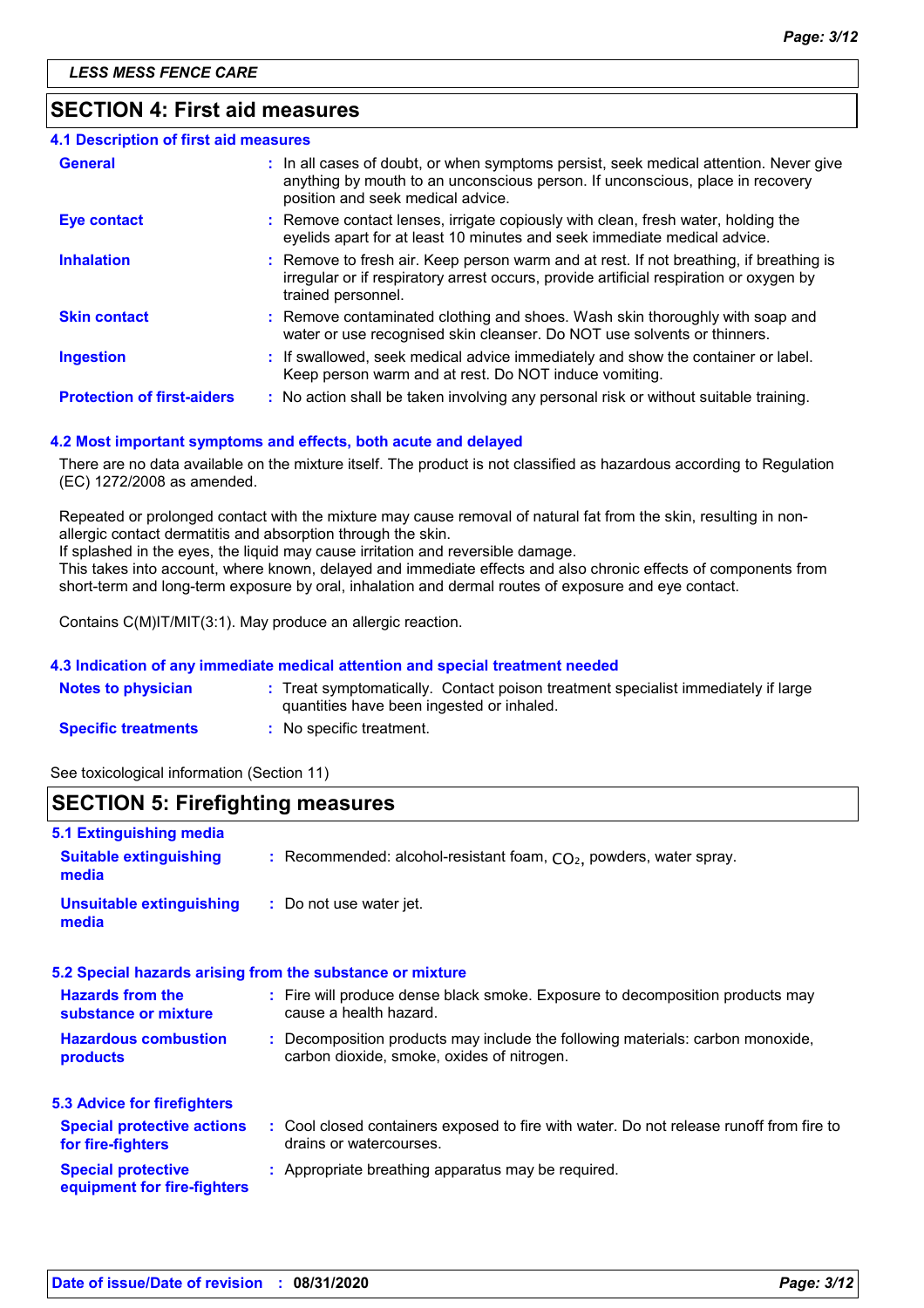## **SECTION 6: Accidental release measures**

| 6.1 Personal precautions, protective equipment and emergency procedures |  |                                                                                                                                                                                                                                                                                    |
|-------------------------------------------------------------------------|--|------------------------------------------------------------------------------------------------------------------------------------------------------------------------------------------------------------------------------------------------------------------------------------|
| For non-emergency<br>personnel                                          |  | : Avoid breathing vapour or mist. Refer to protective measures listed in sections 7<br>and $8.$                                                                                                                                                                                    |
| For emergency responders                                                |  | : If specialised clothing is required to deal with the spillage, take note of any<br>information in Section 8 on suitable and unsuitable materials. See also the<br>information in "For non-emergency personnel".                                                                  |
| <b>6.2 Environmental</b><br>precautions                                 |  | : Do not allow to enter drains or watercourses. If the product contaminates lakes,<br>rivers, or sewers, inform the appropriate authorities in accordance with local<br>regulations.                                                                                               |
| 6.3 Methods and material<br>for containment and<br>cleaning up          |  | : Contain and collect spillage with non-combustible, absorbent material e.g. sand,<br>earth, vermiculite or diatomaceous earth and place in container for disposal<br>according to local regulations (see Section 13). Preferably clean with a detergent.<br>Avoid using solvents. |
| 6.4 Reference to other<br><b>sections</b>                               |  | : See Section 1 for emergency contact information.<br>See Section 8 for information on appropriate personal protective equipment.<br>See Section 13 for additional waste treatment information.                                                                                    |

## **SECTION 7: Handling and storage**

The information in this section contains generic advice and guidance. The list of Identified Uses in Section 1 should be consulted for any available use-specific information provided in the Exposure Scenario(s).

Avoid contact with skin and eyes. Avoid inhalation of vapour, spray or mist. **:** Eating, drinking and smoking should be prohibited in areas where this material is handled, stored and processed. Put on appropriate personal protective equipment (see Section 8). Never use pressure to empty. Container is not a pressure vessel. Always keep in containers made from the same material as the original one. Comply with the health and safety at work laws. Do not allow to enter drains or watercourses. **7.1 Precautions for safe handling**

#### **7.2 Conditions for safe storage, including any incompatibilities**

Store in accordance with local regulations.

#### **Notes on joint storage**

Keep away from: oxidising agents, strong alkalis, strong acids.

**Additional information on storage conditions**

Observe label precautions. Store in a dry, cool and well-ventilated area. Keep away from heat and direct sunlight. Keep container tightly closed.

No smoking. Prevent unauthorised access. Containers that have been opened must be carefully resealed and kept upright to prevent leakage.

#### **7.3 Specific end use(s)**

- **Recommendations :**
- : Not available.

**Industrial sector specific : solutions**

- : Not available.
- 

## **SECTION 8: Exposure controls/personal protection**

The information in this section contains generic advice and guidance. Information is provided based on typical anticipated uses of the product. Additional measures might be required for bulk handling or other uses that could significantly increase worker exposure or environmental releases.

#### **8.1 Control parameters**

#### **Occupational exposure limits**

No exposure limit value known.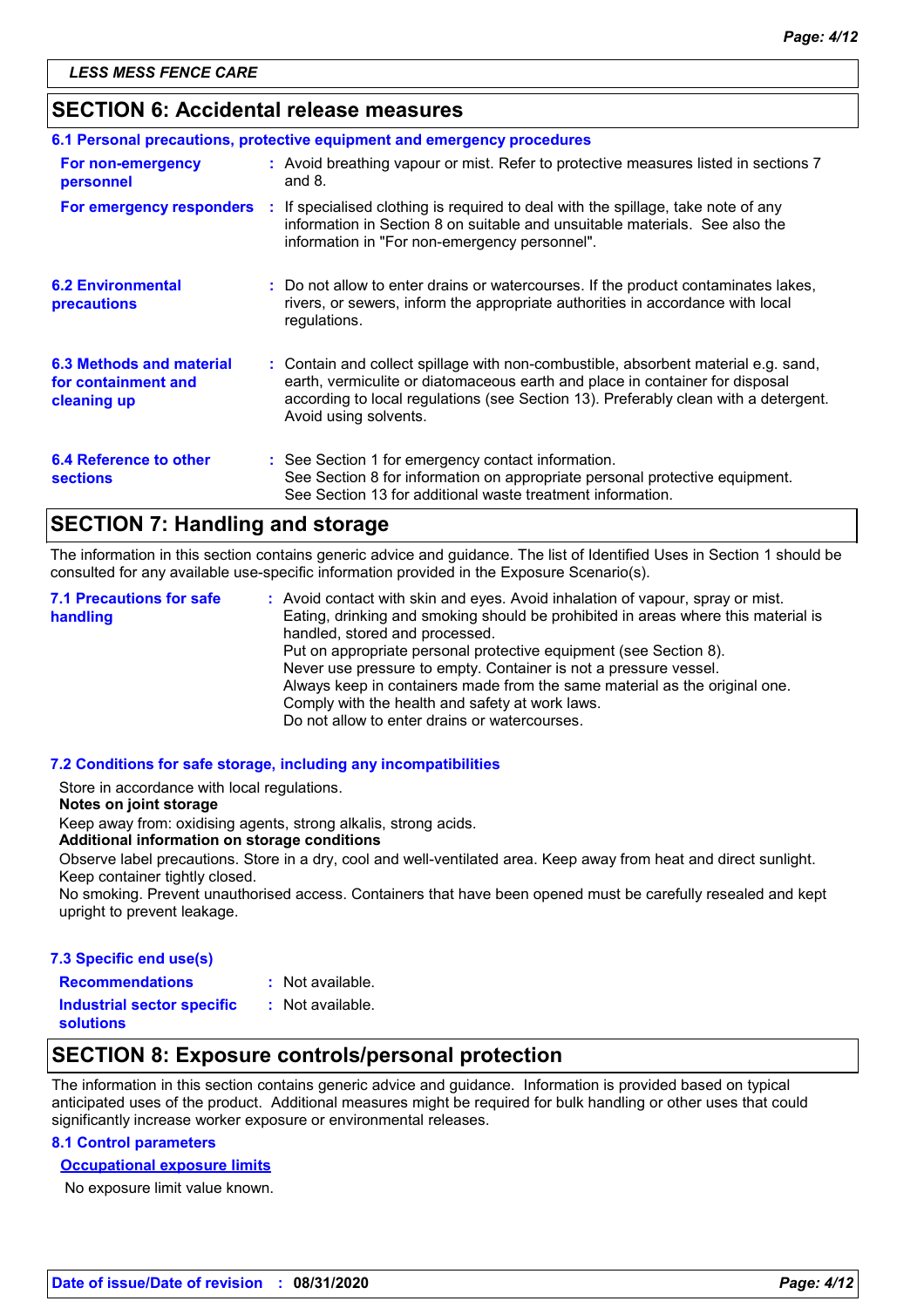## **SECTION 8: Exposure controls/personal protection**

| <b>Recommended monitoring</b><br>procedures       | If this product contains ingredients with exposure limits, personal, workplace<br>atmosphere or biological monitoring may be required to determine the effectiveness<br>of the ventilation or other control measures and/or the necessity to use respiratory<br>protective equipment. Reference should be made to monitoring standards, such as<br>the following: European Standard EN 689 (Workplace atmospheres - Guidance for<br>the assessment of exposure by inhalation to chemical agents for comparison with<br>limit values and measurement strategy) European Standard EN 14042 (Workplace<br>atmospheres - Guide for the application and use of procedures for the assessment<br>of exposure to chemical and biological agents) European Standard EN 482<br>(Workplace atmospheres - General requirements for the performance of procedures<br>for the measurement of chemical agents) Reference to national guidance<br>documents for methods for the determination of hazardous substances will also be<br>required. |  |
|---------------------------------------------------|----------------------------------------------------------------------------------------------------------------------------------------------------------------------------------------------------------------------------------------------------------------------------------------------------------------------------------------------------------------------------------------------------------------------------------------------------------------------------------------------------------------------------------------------------------------------------------------------------------------------------------------------------------------------------------------------------------------------------------------------------------------------------------------------------------------------------------------------------------------------------------------------------------------------------------------------------------------------------------------------------------------------------------|--|
| <b>DNELS/DMELS</b>                                |                                                                                                                                                                                                                                                                                                                                                                                                                                                                                                                                                                                                                                                                                                                                                                                                                                                                                                                                                                                                                                  |  |
| No DNELs/DMELs available.                         |                                                                                                                                                                                                                                                                                                                                                                                                                                                                                                                                                                                                                                                                                                                                                                                                                                                                                                                                                                                                                                  |  |
| <b>PNECs</b>                                      |                                                                                                                                                                                                                                                                                                                                                                                                                                                                                                                                                                                                                                                                                                                                                                                                                                                                                                                                                                                                                                  |  |
| No PNECs available                                |                                                                                                                                                                                                                                                                                                                                                                                                                                                                                                                                                                                                                                                                                                                                                                                                                                                                                                                                                                                                                                  |  |
| <b>8.2 Exposure controls</b>                      |                                                                                                                                                                                                                                                                                                                                                                                                                                                                                                                                                                                                                                                                                                                                                                                                                                                                                                                                                                                                                                  |  |
| <b>Appropriate engineering</b><br><b>controls</b> | : Provide adequate ventilation. Where reasonably practicable, this should be<br>achieved by the use of local exhaust ventilation and good general extraction. If<br>these are not sufficient to maintain concentrations of particulates and solvent<br>vapours below the OEL, suitable respiratory protection must be worn.                                                                                                                                                                                                                                                                                                                                                                                                                                                                                                                                                                                                                                                                                                      |  |
| <b>Individual protection measures</b>             |                                                                                                                                                                                                                                                                                                                                                                                                                                                                                                                                                                                                                                                                                                                                                                                                                                                                                                                                                                                                                                  |  |
| <b>Hygiene measures</b>                           | : Wash hands, forearms and face thoroughly after handling chemical products, before<br>eating, smoking and using the lavatory and at the end of the working period.<br>Appropriate techniques should be used to remove potentially contaminated clothing.<br>Wash contaminated clothing before reusing. Ensure that eyewash stations and<br>safety showers are close to the workstation location.                                                                                                                                                                                                                                                                                                                                                                                                                                                                                                                                                                                                                                |  |
| <b>Eye/face protection</b>                        | : Use safety eyewear designed to protect against splash of liquids.                                                                                                                                                                                                                                                                                                                                                                                                                                                                                                                                                                                                                                                                                                                                                                                                                                                                                                                                                              |  |
| <b>Skin protection</b>                            |                                                                                                                                                                                                                                                                                                                                                                                                                                                                                                                                                                                                                                                                                                                                                                                                                                                                                                                                                                                                                                  |  |
| <b>Hand protection</b>                            |                                                                                                                                                                                                                                                                                                                                                                                                                                                                                                                                                                                                                                                                                                                                                                                                                                                                                                                                                                                                                                  |  |
| <b>Gloves</b>                                     | : When prolonged or frequently repeated contact may occur, a glove with a protection<br>class of 6 (breakthrough time >480 minutes according to EN374) is recommended.<br>Recommended gloves: Viton $\otimes$ or Nitrile, thickness $\geq 0.38$ mm.<br>When only brief contact is expected, a glove with protection class of 2 or higher<br>(breakthrough time > 30 minutes according to EN374) is recommended.<br>Recommended gloves: Nitrile, thickness ≥ 0.12 mm.<br>Gloves should be replaced regularly and if there is any sign of damage to the glove<br>material.                                                                                                                                                                                                                                                                                                                                                                                                                                                         |  |
|                                                   | The performance or effectiveness of the glove may be reduced by physical/chemical<br>damage and poor maintenance.                                                                                                                                                                                                                                                                                                                                                                                                                                                                                                                                                                                                                                                                                                                                                                                                                                                                                                                |  |
| <b>Body protection</b>                            | : Personnel should wear antistatic clothing made of natural fibres or of high-<br>temperature-resistant synthetic fibres.                                                                                                                                                                                                                                                                                                                                                                                                                                                                                                                                                                                                                                                                                                                                                                                                                                                                                                        |  |
| <b>Other skin protection</b>                      | : Appropriate footwear and any additional skin protection measures should be<br>selected based on the task being performed and the risks involved and should be<br>approved by a specialist before handling this product.                                                                                                                                                                                                                                                                                                                                                                                                                                                                                                                                                                                                                                                                                                                                                                                                        |  |
| <b>Respiratory protection</b>                     | : If workers are exposed to concentrations above the exposure limit, they must use<br>appropriate, certified respirators.<br>OLD LEAD-BASED PAINTS:                                                                                                                                                                                                                                                                                                                                                                                                                                                                                                                                                                                                                                                                                                                                                                                                                                                                              |  |
|                                                   | When surfaces are to be prepared for painting, account should be taken of the<br>age of the property and the possibility that lead-pigmented paint might be present.<br>There is a possibility that ingestion or inhalation of scrapings or dust arising from<br>the preparation work could cause health effects. As a working rule you should<br>assume that this will be the case if the age of the property is pre 1960.                                                                                                                                                                                                                                                                                                                                                                                                                                                                                                                                                                                                      |  |
|                                                   | Where possible wet sanding or chemical stripping methods should be used with                                                                                                                                                                                                                                                                                                                                                                                                                                                                                                                                                                                                                                                                                                                                                                                                                                                                                                                                                     |  |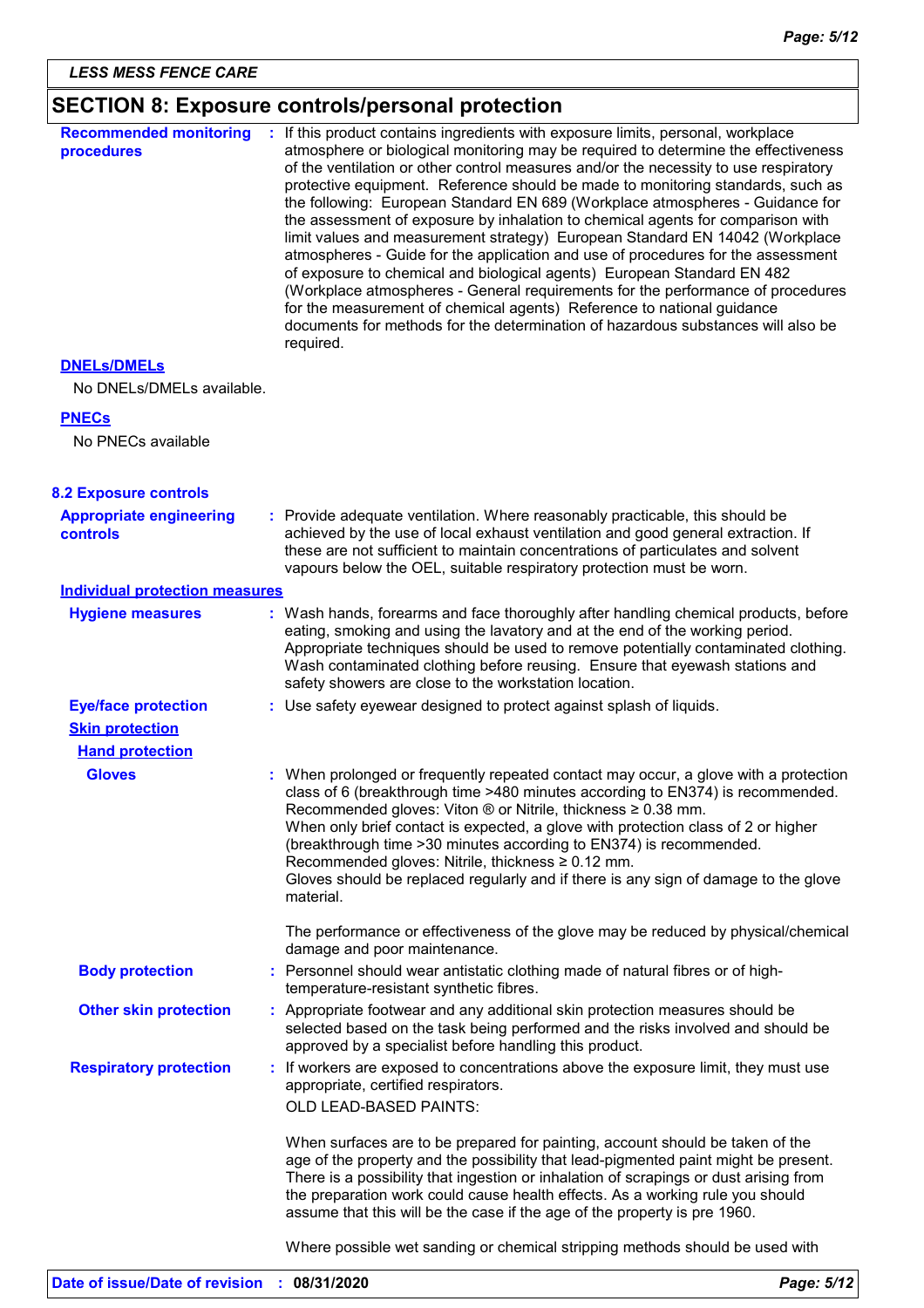## **SECTION 8: Exposure controls/personal protection**

surfaces of this type to avoid the creation of dust. When dry sanding cannot be avoided, and effective local exhaust ventilation is not available, it is recommended that a dust respirator is worn, that is approved for use with lead dusts, and its type selected on the basis of the COSHH assessment, taking into account the Workplace Exposure Limit for lead in air. Furthermore, steps should be taken to ensure containment of the dusts created, and that all practicable measures are taken to clean up thoroughly all deposits of dusts in and around the affected area.

Respiratory protection in case of dust or spray mist formation. (particle filter EN143 type P2) Respiratory protection in case of vapour formation. (half mask with combination filter A2-P2 til concentrations of 0,5 Vol%.)

The current Control of Lead at Work Regulations approved code of practice should be consulted for advice on protective clothing and personal hygiene precautions. Care should also be taken to exclude visitors, members of the household and especially children from the affected area, during the actual work and the subsequent clean up operations. All scrapings, dust, etc. should be disposed of by the professional painting contractor as Hazardous Waste.

Extra precautions will also need to be taken when burning off old lead-based paints because fumes containing lead will be produced. It is recommended that a respirator, approved for use with particulate fumes of lead is selected on the basis of the COSHH assessment, taking into account the Workplace Exposure Limit for lead in air. Similar precautions to those given above about sanding should be taken with reference to protective clothing, disposal of scrapings and dusts, and exclusion of other personnel and especially children from the building during actual work and the subsequent clean up operations.

Avoid the inhalation of dust. Wear suitable face mask if dry sanding. Special precautions should be taken during surface preparation of pre-1960s paint surfaces over wood and metal as they may contain harmful lead.

| <b>Environmental exposure</b> | : Do not allow to enter drains or watercourses. |
|-------------------------------|-------------------------------------------------|
| controls                      |                                                 |

## **SECTION 9: Physical and chemical properties**

| 9.1. Information on basic physical and chemical properties         |                                                        |
|--------------------------------------------------------------------|--------------------------------------------------------|
| <b>Appearance</b>                                                  |                                                        |
| <b>Physical state</b>                                              | $:$ Liquid.                                            |
| <b>Colour</b>                                                      | : Various: See label.                                  |
| <b>Odour</b>                                                       | : Not available.                                       |
| <b>Odour threshold</b>                                             | $:$ Not available.                                     |
| рH                                                                 | $:$ Not available.                                     |
| <b>Melting point/freezing point</b>                                | : Not available.                                       |
| Initial boiling point and boiling<br>range                         | $: 100^{\circ}$ C                                      |
| <b>Flash point</b>                                                 | : Not applicable.                                      |
| <b>Evaporation rate</b>                                            | : Not available.                                       |
| <b>Upper/lower flammability or</b><br>explosive limits             | : Not available.                                       |
| <b>Vapour pressure</b>                                             | $:$ Not available.                                     |
| <b>Vapour density</b>                                              | : Not available.                                       |
| <b>Relative density</b>                                            | : 1.018                                                |
| <b>Solubility(ies)</b>                                             | Easily soluble in the following materials: cold water. |
| <b>Partition coefficient: n-octanol/ : Not available.</b><br>water |                                                        |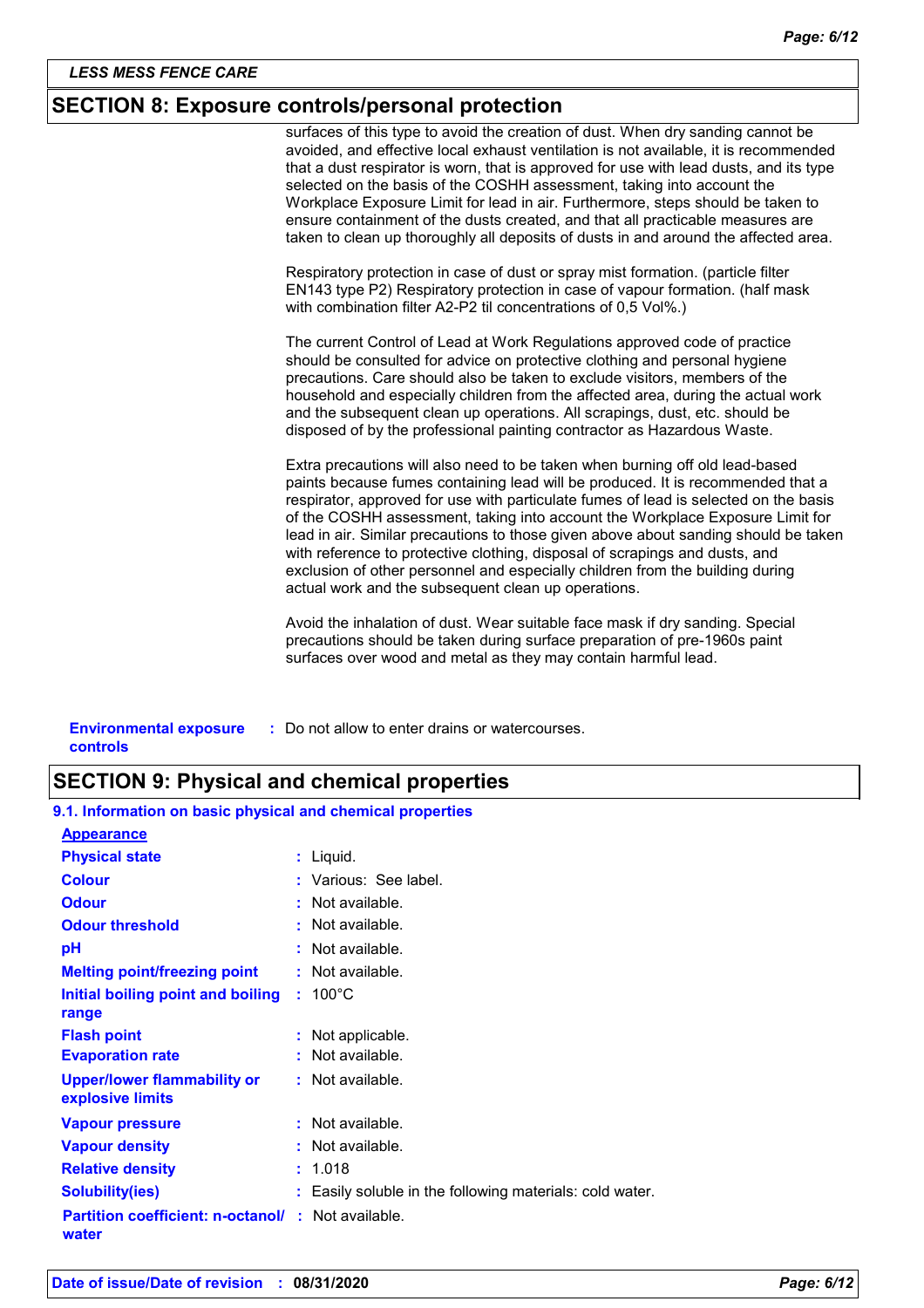## **SECTION 9: Physical and chemical properties**

| <b>Auto-ignition temperature</b> | : Not available.                                             |
|----------------------------------|--------------------------------------------------------------|
| <b>Decomposition temperature</b> | : Not available.                                             |
| <b>Viscosity</b>                 | : Kinematic (room temperature): $6.89 \text{ cm}^2/\text{s}$ |
| <b>Explosive properties</b>      | : Not available.                                             |
| <b>Oxidising properties</b>      | : Not available.                                             |
| 9.2. Other information           |                                                              |
| <b>Solubility in water</b>       | : Not available.                                             |
|                                  |                                                              |

## **SECTION 10: Stability and reactivity**

| <b>10.1 Reactivity</b>                            | : No specific test data related to reactivity available for this product or its ingredients.                                        |
|---------------------------------------------------|-------------------------------------------------------------------------------------------------------------------------------------|
| <b>10.2 Chemical stability</b>                    | : Stable under recommended storage and handling conditions (see Section 7).                                                         |
| <b>10.3 Possibility of</b><br>hazardous reactions | : Under normal conditions of storage and use, hazardous reactions will not occur.                                                   |
| <b>10.4 Conditions to avoid</b>                   | : When exposed to high temperatures may produce hazardous decomposition<br>products.                                                |
| 10.5 Incompatible materials                       | : Keep away from the following materials to prevent strong exothermic reactions:<br>oxidising agents, strong alkalis, strong acids. |
| <b>10.6 Hazardous</b><br>decomposition products   | : Decomposition products may include the following materials: carbon monoxide,<br>carbon dioxide, smoke, oxides of nitrogen.        |

## **SECTION 11: Toxicological information**

#### **11.1 Information on toxicological effects**

There are no data available on the mixture itself. The product is not classified as hazardous according to Regulation (EC) 1272/2008 as amended.

Repeated or prolonged contact with the mixture may cause removal of natural fat from the skin, resulting in nonallergic contact dermatitis and absorption through the skin.

If splashed in the eyes, the liquid may cause irritation and reversible damage.

This takes into account, where known, delayed and immediate effects and also chronic effects of components from short-term and long-term exposure by oral, inhalation and dermal routes of exposure and eye contact.

Contains C(M)IT/MIT(3:1). May produce an allergic reaction.

#### **Acute toxicity**

| <b>Conclusion/Summary</b> | Not available. |
|---------------------------|----------------|
|---------------------------|----------------|

#### **Acute toxicity estimates**

Not available.

#### **Irritation/Corrosion**

| <b>Product/ingredient name</b> | <b>Result</b>               | <b>Species</b> | <b>Score</b>             | <b>Exposure</b> | <b>Observation</b> |
|--------------------------------|-----------------------------|----------------|--------------------------|-----------------|--------------------|
| $C(M)$ IT/MIT $(3:1)$          | Skin - Severe irritant      | Human          | $\overline{\phantom{0}}$ | 0.01 Percent    |                    |
| <b>Conclusion/Summary</b>      | : Not available.            |                |                          |                 |                    |
| <b>Sensitisation</b>           |                             |                |                          |                 |                    |
| <b>Conclusion/Summary</b>      | : Not available.            |                |                          |                 |                    |
| <b>Mutagenicity</b>            |                             |                |                          |                 |                    |
| <b>Conclusion/Summary</b>      | : Not available.            |                |                          |                 |                    |
| <b>Carcinogenicity</b>         |                             |                |                          |                 |                    |
| <b>Conclusion/Summary</b>      | $\therefore$ Not available. |                |                          |                 |                    |
| <b>Reproductive toxicity</b>   |                             |                |                          |                 |                    |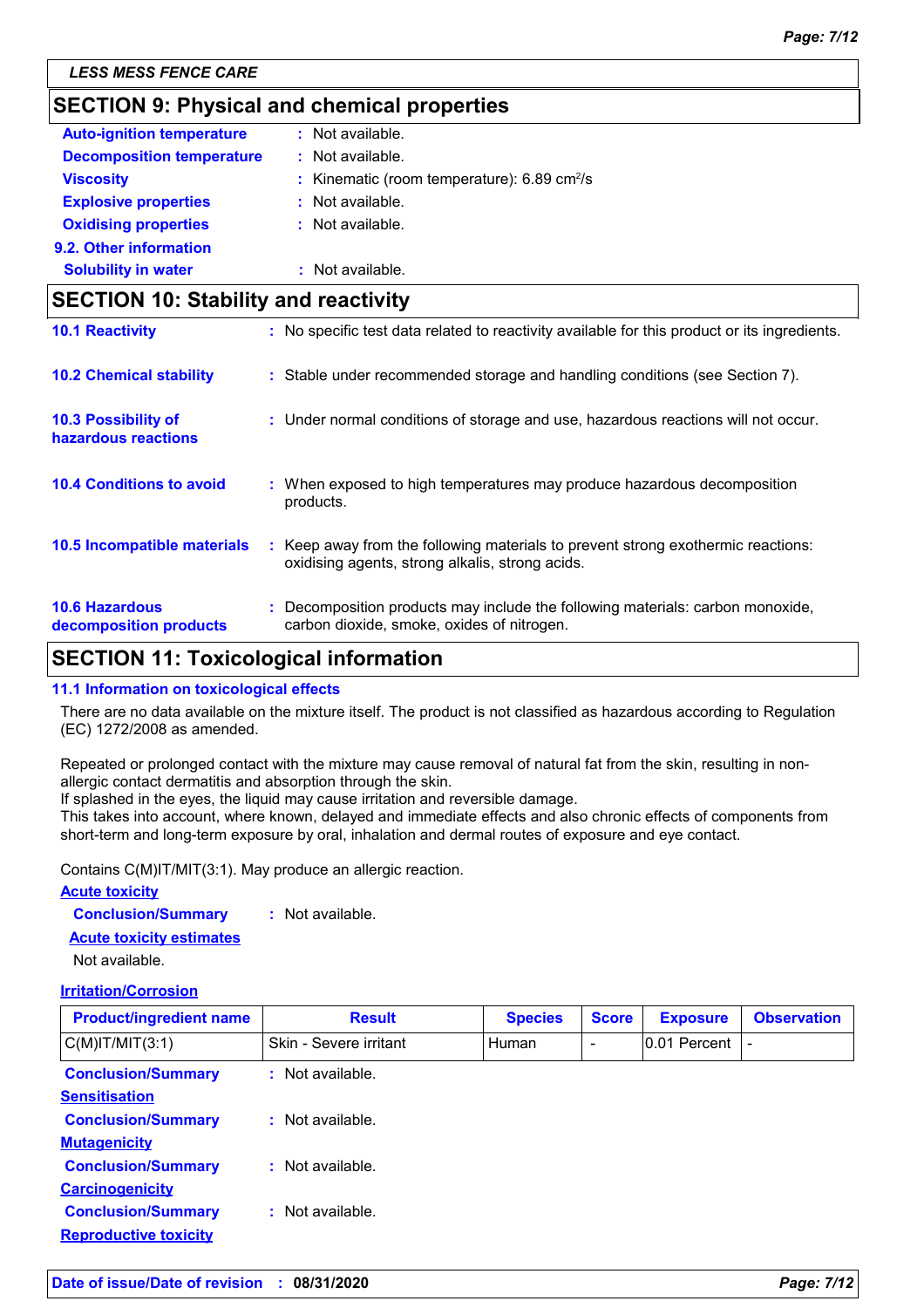*LESS MESS FENCE CARE*

## **SECTION 11: Toxicological information**

**Conclusion/Summary :** Not available.

**Teratogenicity**

**Conclusion/Summary :** Not available.

### **Specific target organ toxicity (single exposure)**

Not available.

### **Specific target organ toxicity (repeated exposure)**

Not available.

### **Aspiration hazard**

Not available.

**Other information :**

: Not available.

## **SECTION 12: Ecological information**

#### **12.1 Toxicity**

There are no data available on the mixture itself. Do not allow to enter drains or watercourses.

The mixture has been assessed following the summation method of the CLP Regulation (EC) No 1272/2008 and is not classified as hazardous to the environment, but contains substance(s) hazardous to the environment. See section 3 for details.

**Conclusion/Summary :** Not available.

## **12.2 Persistence and degradability**

**Conclusion/Summary :** Not available.

#### **12.3 Bioaccumulative potential**

Not available.

| <b>12.4 Mobility in soil</b>                            |                  |
|---------------------------------------------------------|------------------|
| <b>Soil/water partition</b><br><b>coefficient (Koc)</b> | : Not available. |
| <b>Mobility</b>                                         | : Not available. |

#### **12.5 Results of PBT and vPvB assessment**

| <b>PBT</b>                        | : Not applicable.                                          |
|-----------------------------------|------------------------------------------------------------|
|                                   | P: Not available, B: Not available, T: Not available,      |
| <b>vPvB</b>                       | : Not applicable.<br>vP: Not available. vB: Not available. |
| <b>12.6 Other adverse effects</b> | : No known significant effects or critical hazards.        |

## **SECTION 13: Disposal considerations**

The information in this section contains generic advice and guidance. The list of Identified Uses in Section 1 should be consulted for any available use-specific information provided in the Exposure Scenario(s).

#### **13.1 Waste treatment methods**

#### **Product**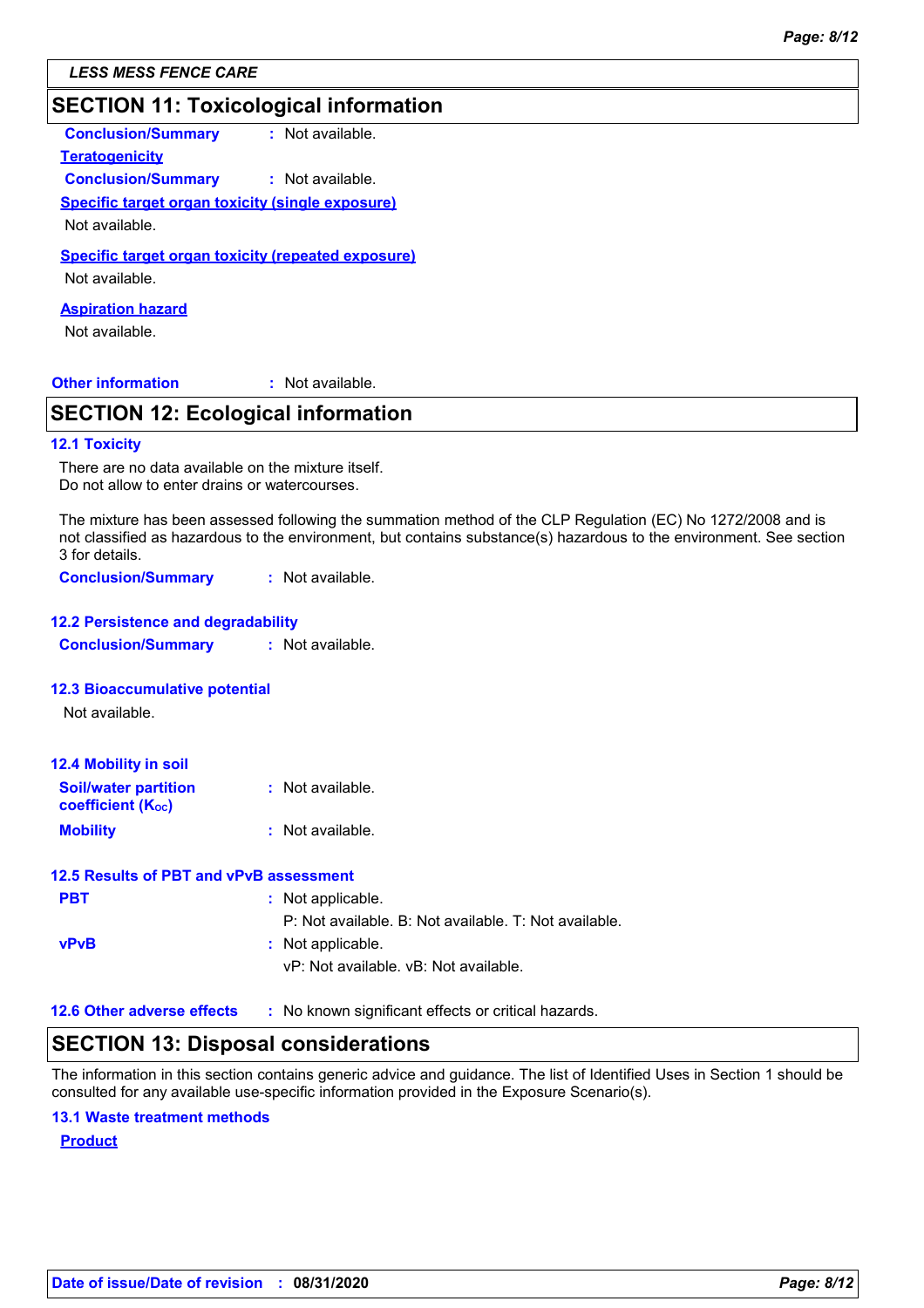## **SECTION 13: Disposal considerations**

| <b>Methods of disposal</b>     | The generation of waste should be avoided or minimised wherever possible.<br>Disposal of this product, solutions and any by-products should at all times comply<br>with the requirements of environmental protection and waste disposal legislation<br>and any regional local authority requirements. Dispose of surplus and non-<br>recyclable products via a licensed waste disposal contractor. Waste should not be<br>disposed of untreated to the sewer unless fully compliant with the requirements of<br>all authorities with jurisdiction. |  |
|--------------------------------|----------------------------------------------------------------------------------------------------------------------------------------------------------------------------------------------------------------------------------------------------------------------------------------------------------------------------------------------------------------------------------------------------------------------------------------------------------------------------------------------------------------------------------------------------|--|
| <b>Hazardous waste</b>         | : Within the present knowledge of the supplier, this product is not regarded as<br>hazardous waste, as defined by EU Directive 2008/98/EC.                                                                                                                                                                                                                                                                                                                                                                                                         |  |
| <b>Disposal considerations</b> | Do not allow to enter drains or watercourses.<br>÷.<br>Dispose of according to all federal, state and local applicable regulations.<br>If this product is mixed with other wastes, the original waste product code may no<br>longer apply and the appropriate code should be assigned.<br>For further information, contact your local waste authority.                                                                                                                                                                                             |  |
| <b>Packaging</b>               |                                                                                                                                                                                                                                                                                                                                                                                                                                                                                                                                                    |  |
| <b>Methods of disposal</b>     | : The generation of waste should be avoided or minimised wherever possible. Waste<br>packaging should be recycled. Incineration or landfill should only be considered<br>when recycling is not feasible.                                                                                                                                                                                                                                                                                                                                           |  |
| <b>Disposal considerations</b> | Using information provided in this safety data sheet, advice should be obtained from<br>÷.<br>the relevant waste authority on the classification of empty containers.<br>Empty containers must be scrapped or reconditioned.<br>Dispose of containers contaminated by the product in accordance with local or<br>national legal provisions.                                                                                                                                                                                                        |  |
| <b>Type of packaging</b>       | European waste catalogue (EWC)                                                                                                                                                                                                                                                                                                                                                                                                                                                                                                                     |  |
| <b>CEPE Paint Guidelines</b>   | 15 01 10*<br>packaging containing residues of or contaminated by<br>hazardous substances                                                                                                                                                                                                                                                                                                                                                                                                                                                           |  |
| <b>Special precautions</b>     | : This material and its container must be disposed of in a safe way. Empty containers<br>or liners may retain some product residues. Avoid dispersal of spilt material and<br>runoff and contact with soil, waterways, drains and sewers.                                                                                                                                                                                                                                                                                                          |  |

## **SECTION 14: Transport information**

## **Information pertaining to IATA and ADN is considered not relevant since the material is not packaged in the correct approved packaging required of these methods of transport.**

|                                                           | <b>ADR</b>                         | <b>IMDG</b>     |
|-----------------------------------------------------------|------------------------------------|-----------------|
| 14.1 UN number                                            | Not regulated.                     | Not regulated.  |
| 14.2 UN proper<br>shipping name                           | Not applicable.<br>Not applicable. |                 |
| <b>14.3 Transport</b><br>hazard class(es)<br><b>Class</b> | Not applicable.                    | Not applicable. |
| <b>Subsidiary class</b>                                   |                                    |                 |
| <b>14.4 Packing group</b>                                 | Not applicable.                    | Not applicable. |
| 14.5<br><b>Environmental</b><br><b>hazards</b>            |                                    |                 |
| <b>Marine pollutant</b>                                   | No.                                | No.             |
| <b>Marine pollutant</b><br><b>substances</b>              |                                    | Not available.  |
|                                                           |                                    |                 |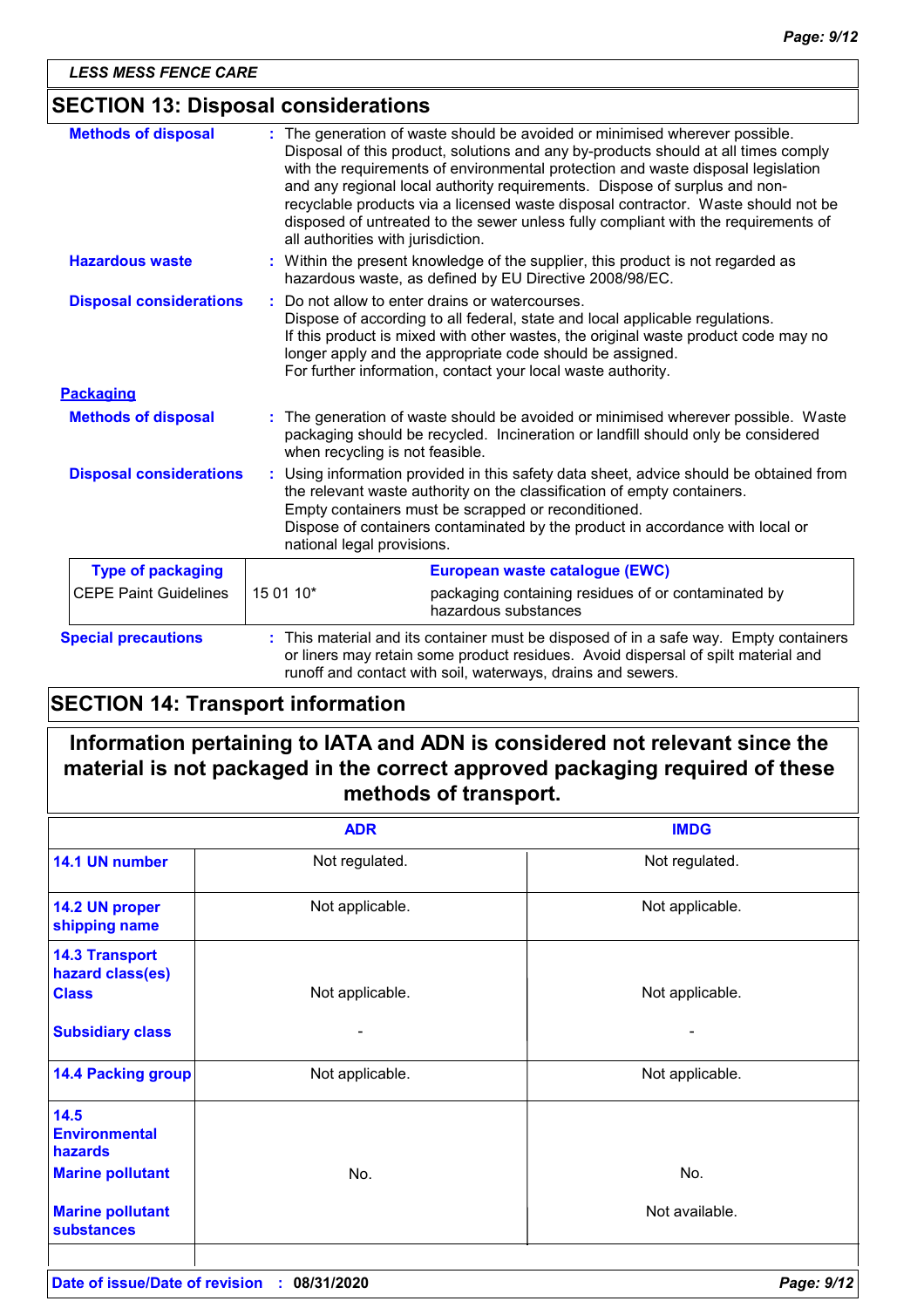*LESS MESS FENCE CARE*

## **Information pertaining to IATA and ADN is considered not relevant since the material is not packaged in the correct approved packaging required of these methods of transport.**

| <b>14.6 Special</b><br>precautions for<br><b>user</b>                                       | Transport within user's premises: always<br>transport in closed containers that are upright<br>and secure. Ensure that persons transporting<br>the product know what to do in the event of an<br>accident or spillage. |                 |  |
|---------------------------------------------------------------------------------------------|------------------------------------------------------------------------------------------------------------------------------------------------------------------------------------------------------------------------|-----------------|--|
| <b>HI/Kemler number</b><br><b>Emergency</b><br>schedules (EmS)                              | Not available.                                                                                                                                                                                                         | Not applicable. |  |
| <b>14.7 Transport in bulk</b><br>according to Annex II of<br><b>MARPOL and the IBC Code</b> | : Not applicable.                                                                                                                                                                                                      |                 |  |
| <b>Additional</b><br><b>information</b>                                                     |                                                                                                                                                                                                                        |                 |  |

## **SECTION 15: Regulatory information**

## **15.1 Safety, health and environmental regulations/legislation specific for the substance or mixture EU Regulation (EC) No. 1907/2006 (REACH)**

## **Annex XIV - List of substances subject to authorisation**

#### **Annex XIV**

None of the components are listed, or the component present is below its threshold.

#### **Substances of very high concern**

None of the components are listed, or the component present is below its threshold.

**Annex XVII - Restrictions :** Not applicable. **on the manufacture,**

**placing on the market and use of certain dangerous substances, mixtures and articles**

#### **Other EU regulations**

**VOC for Ready-for-Use Mixture :** Not applicable.

**Ozone depleting substances (1005/2009/EU)**

Not listed.

**Prior Informed Consent (PIC) (649/2012/EU)** Not listed.

#### **Seveso Directive**

This product is not controlled under the Seveso Directive.

#### **International regulations**

**Chemical Weapon Convention List Schedules I, II & III Chemicals** Not listed.

**Montreal Protocol (Annexes A, B, C, E)** Not listed.

**Stockholm Convention on Persistent Organic Pollutants** Not listed.

**Rotterdam Convention on Prior Informed Consent (PIC)**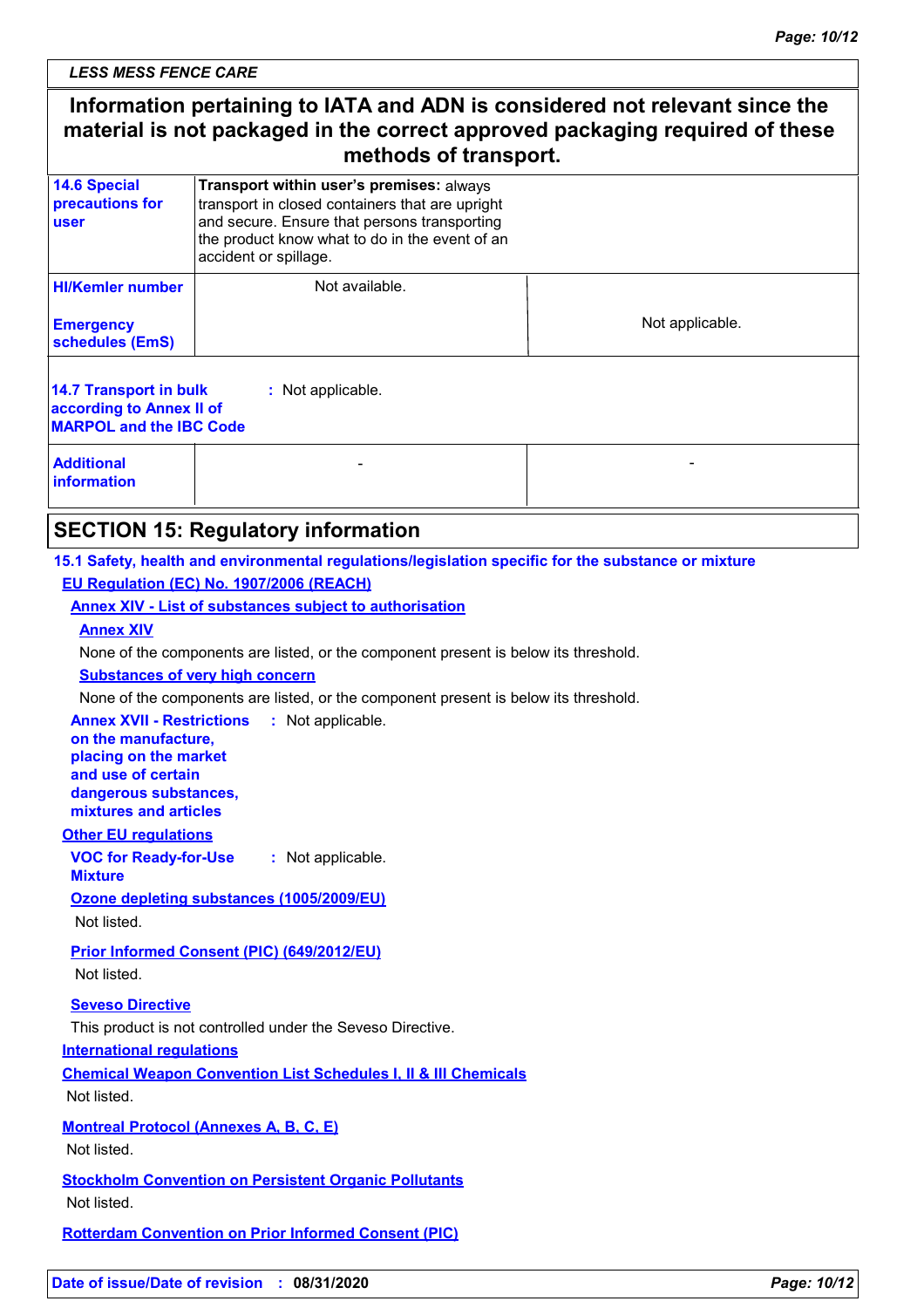## **SECTION 15: Regulatory information**

Not listed.

## **UNECE Aarhus Protocol on POPs and Heavy Metals**

Not listed.

| <b>15.2 Chemical safety</b> |  |
|-----------------------------|--|
|-----------------------------|--|

**:** No Chemical Safety Assessment has been carried out.

**assessment**

## **SECTION 16: Other information**

**CEPE code :** 8

 $\nabla$  Indicates information that has changed from previously issued version.

|  | <b>Abbreviations and acronyms : ATE = Acute Toxicity Estimate</b><br>CLP = Classification, Labelling and Packaging Regulation [Regulation (EC) No.<br>1272/2008]<br>DMEL = Derived Minimal Effect Level<br>DNEL = Derived No Effect Level<br>EUH statement = CLP-specific Hazard statement<br>PBT = Persistent, Bioaccumulative and Toxic<br><b>PNEC</b> = Predicted No Effect Concentration<br><b>RRN = REACH Registration Number</b><br>vPvB = Very Persistent and Very Bioaccumulative |
|--|-------------------------------------------------------------------------------------------------------------------------------------------------------------------------------------------------------------------------------------------------------------------------------------------------------------------------------------------------------------------------------------------------------------------------------------------------------------------------------------------|
|  |                                                                                                                                                                                                                                                                                                                                                                                                                                                                                           |

## **Procedure used to derive the classification according to Regulation (EC) No. 1272/2008 [CLP/GHS]**

|                                                                                                                                                                                      | <b>Classification</b>        |                                                                                                                                                                                                                                                                                                                                                                                   | <b>Justification</b> |  |
|--------------------------------------------------------------------------------------------------------------------------------------------------------------------------------------|------------------------------|-----------------------------------------------------------------------------------------------------------------------------------------------------------------------------------------------------------------------------------------------------------------------------------------------------------------------------------------------------------------------------------|----------------------|--|
| Not classified.                                                                                                                                                                      |                              |                                                                                                                                                                                                                                                                                                                                                                                   |                      |  |
| <b>Full text of abbreviated H statements</b>                                                                                                                                         |                              |                                                                                                                                                                                                                                                                                                                                                                                   |                      |  |
| H301<br>H310<br>H314<br>H317<br>H318<br>H330<br>H400<br>H410                                                                                                                         |                              | Toxic if swallowed.<br>Fatal in contact with skin.<br>Causes severe skin burns and eye damage.<br>May cause an allergic skin reaction.<br>Causes serious eye damage.<br>Fatal if inhaled.<br>Very toxic to aquatic life.<br>Very toxic to aquatic life with long lasting effects.                                                                                                 |                      |  |
| <b>Full text of classifications [CLP/GHS]</b>                                                                                                                                        |                              |                                                                                                                                                                                                                                                                                                                                                                                   |                      |  |
| Acute Tox. 2, H310<br>Acute Tox. 2, H330<br>Acute Tox. 3, H301<br>Aquatic Acute 1, H400<br>Aquatic Chronic 1, H410<br>Eye Dam. 1, H318<br>Skin Corr. 1C, H314<br>Skin Sens. 1A, H317 |                              | <b>ACUTE TOXICITY (dermal) - Category 2</b><br><b>ACUTE TOXICITY (inhalation) - Category 2</b><br><b>ACUTE TOXICITY (oral) - Category 3</b><br>SHORT-TERM (ACUTE) AQUATIC HAZARD - Category 1<br>LONG-TERM (CHRONIC) AQUATIC HAZARD - Category 1<br>SERIOUS EYE DAMAGE/EYE IRRITATION - Category 1<br>SKIN CORROSION/IRRITATION - Category 1C<br>SKIN SENSITISATION - Category 1A |                      |  |
| <b>Date of printing</b><br>Date of issue/ Date of<br>revision                                                                                                                        | : 09/02/2020<br>: 08/31/2020 |                                                                                                                                                                                                                                                                                                                                                                                   |                      |  |
| Date of previous issue<br><b>Version</b>                                                                                                                                             | : 08/26/2020<br>: 9.02       |                                                                                                                                                                                                                                                                                                                                                                                   |                      |  |

#### **Notice to reader**

*IMPORTANT NOTE The information in this data sheet is not intended to be exhaustive and is based on the present state of our knowledge and on current laws: any person using the product for any purpose other than that specifically recommended in the technical data sheet without first obtaining written confirmation from us*  as to the suitability of the product for the intended purpose does so at his own risk. It is always the *responsibility of the user to take all necessary steps to fulfill the demands set out in the local rules and legislation. Always read the Material Data Sheet and the Technical Data Sheet for this product if available. All advice we give or any statement made about the product by us (whether in this data sheet or otherwise) is correct to the best of our knowledge but we have no control over the quality or the condition of the substrate or the many factors affecting the use and application of the product. Therefore, unless we specifically agree*